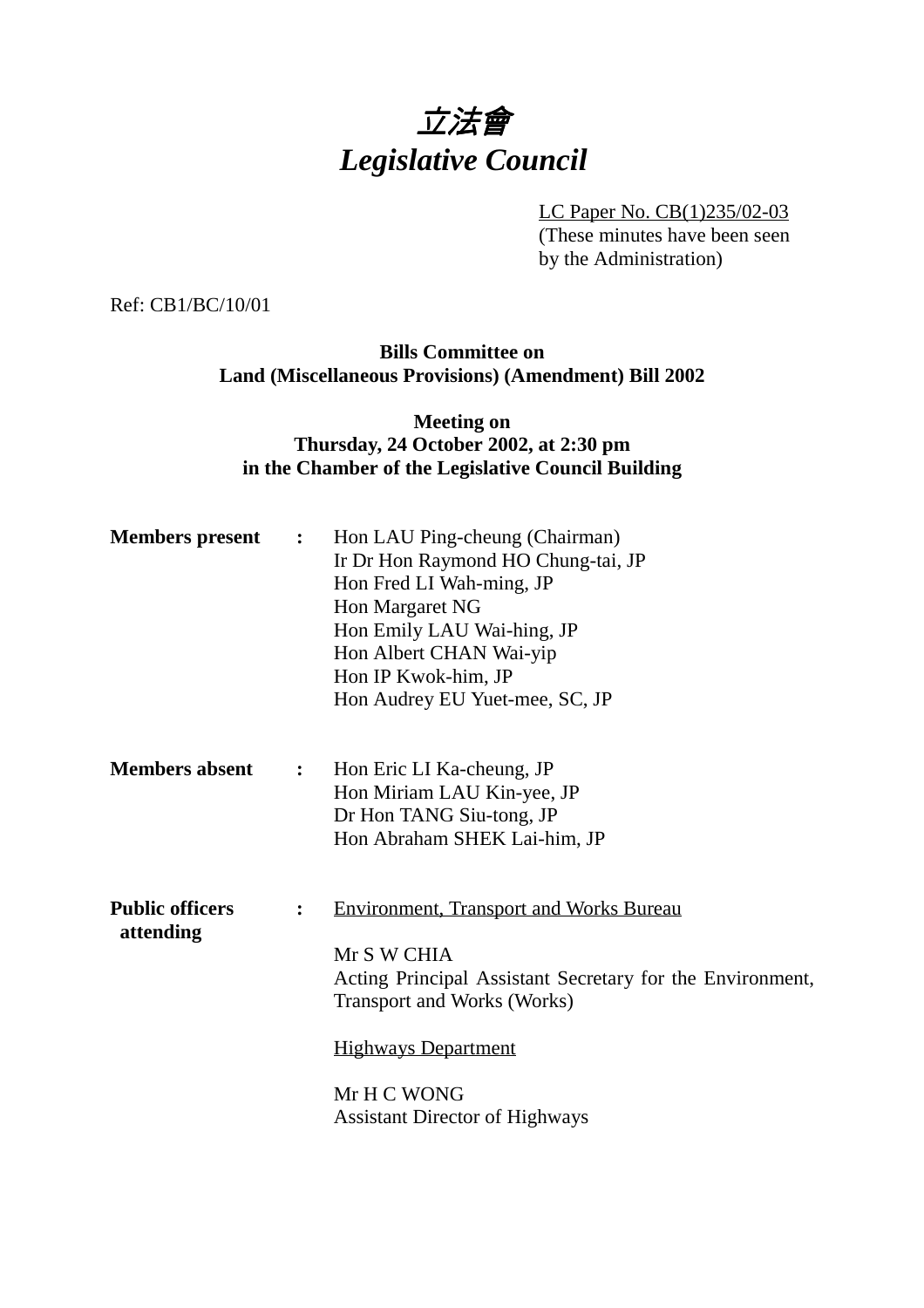|                              | Department of Justice                                          |  |
|------------------------------|----------------------------------------------------------------|--|
|                              | Mr Peter H H WONG<br><b>Senior Assistant Solicitor General</b> |  |
|                              | Ms Marie SIU<br>Senior Government Counsel                      |  |
|                              | Mr Leonard NG<br><b>Government Counsel</b>                     |  |
| <b>Clerk in attendance :</b> | Mr Andy LAU<br>Chief Assistant Secretary (1)2                  |  |
| <b>Staff in attendance :</b> | <b>Miss Kitty CHENG</b><br><b>Assistant Legal Adviser 5</b>    |  |
|                              | Ms Alice AU<br>Senior Assistant Secretary (1)5                 |  |

# Action

| <b>Confirmation of minutes of meeting</b> |                                                    |
|-------------------------------------------|----------------------------------------------------|
| (LC Paper No. $CB(1)2535/01-02$           | - Minutes of meeting held on 5 July                |
|                                           | $2002$ ; and                                       |
| LC Paper No. $CB(1)20/02-03$              | - Minutes of meeting held on 19<br>September 2002) |
|                                           |                                                    |

The minutes of meetings held on 5 July 2002 and 19 September 2002 were confirmed.

| $\mathbf{I}\mathbf{I}$ | <b>Meeting with the Administration</b> |                                        |
|------------------------|----------------------------------------|----------------------------------------|
|                        | (LC Paper No. CB(1)85/02-03(01)        | - Letter dated 18 September 2002       |
|                        |                                        | from Assistant Legal Adviser to the    |
|                        |                                        | Administration;                        |
|                        | LC Paper No. $CB(1)85/02-03(02)$       | - The Administration's reply dated 8   |
|                        |                                        | October 2002 to the Assistant Legal    |
|                        |                                        | Adviser;                               |
|                        | LC Paper No. CB(1)2514/01-02(05)       | - Information<br>provided<br>by<br>the |
|                        |                                        | Administration in response to certain  |
|                        |                                        | matters arising from the meeting on    |
|                        |                                        | 5 July 2002;                           |
|                        | LC Paper No. CB(1)133/02-03(01)        | - Submission dated 23 October 2002     |
|                        |                                        |                                        |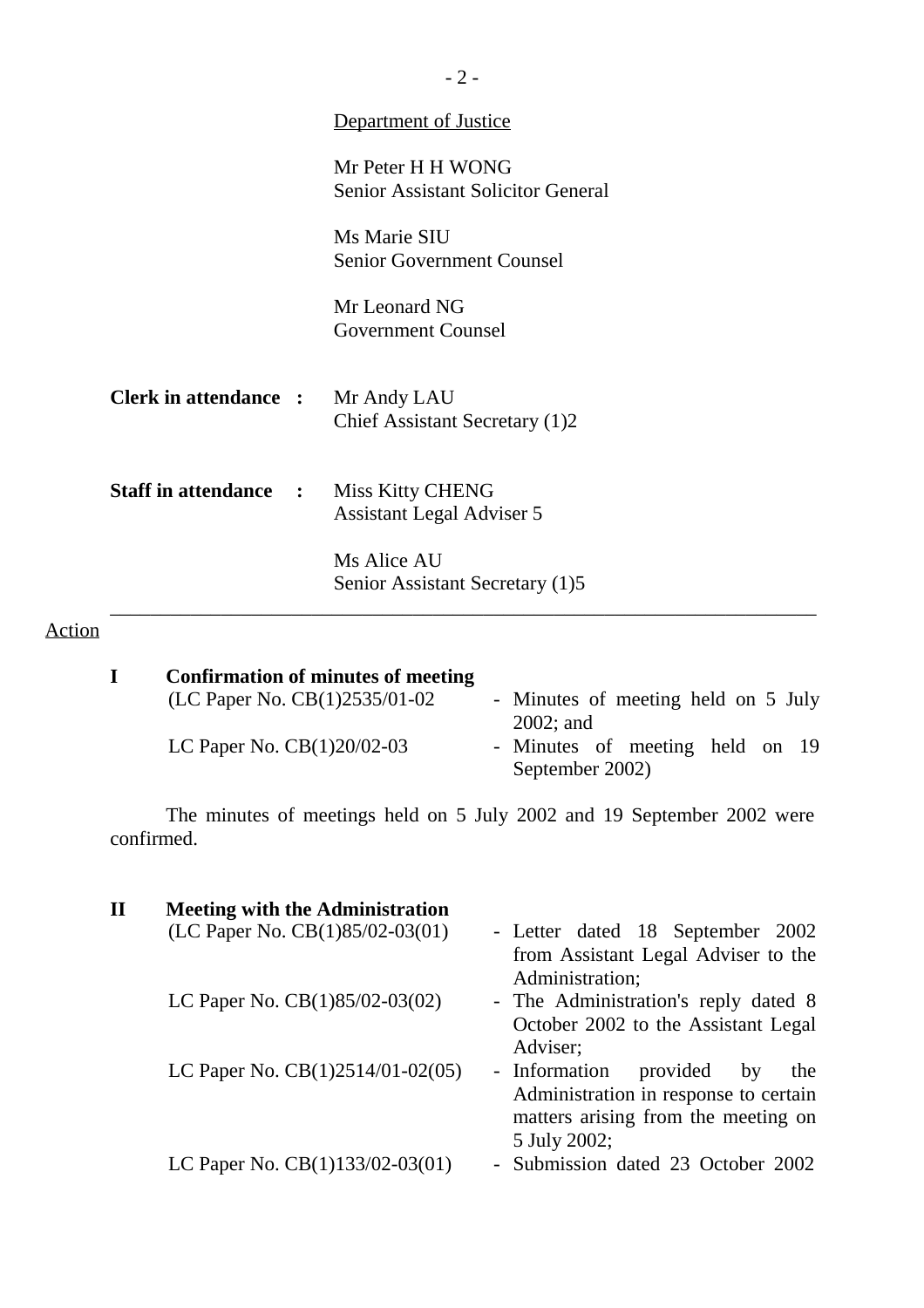from Hong Kong Cable Television Limited; LC Paper No.  $CB(3)541/01-02$  - The Bill; and Appendix III to LC Paper No. CB(1)2164/01-02 - Marked-up copy of the Bill)

- 2. The Bills Committee deliberated (index of proceedings attached at **Annex A**).
- Admin 3. The Bills Committee requested the Administration to provide further information on the following to facilitate their consideration:
	- (a) to provide a detailed breakdown of the work involved in the administration of the excavation permit system;
	- (b) to provide information on whether an ordinary citizen could bring an action to compel the public officers concerned to perform the duties provided for in the new section 2A;
	- (c) to provide information on past cases and the statutory reporting mechanism provided under the existing ordinances whereby the relevant Authority would report the matter to the Chief Secretary for Administration who should then ensure that the best practicable steps are taken to stop the contravention;
	- (d) to provide information on the principles on which the Director of Highways requested the police to record or not to record a conviction, and the safeguards for the confidentiality of such information;
	- (e) to consider whether it was necessary to include a new provision to reflect the Administration's intent that the Director of Highways would not request the police to record conviction of the offence(s) under the Bill;
	- (f) to provide information on similar offences with a fine of \$200,000 or less including the nature and seriousness of such offences, and the basis for pitching the fine at such level for offences under section 10Q(1) of the Bill;
	- (g) to provide information on the circumstances under which section 101E of the Criminal Procedure Ordinance (Cap. 221) would apply, particularly in cases whereby the offence was committed without the knowledge of the director concerned or because of the director's dereliction of duty; and
	- (h) to provide information on whether it was a Government policy to recover costs involved in carrying out inspections and on the practices of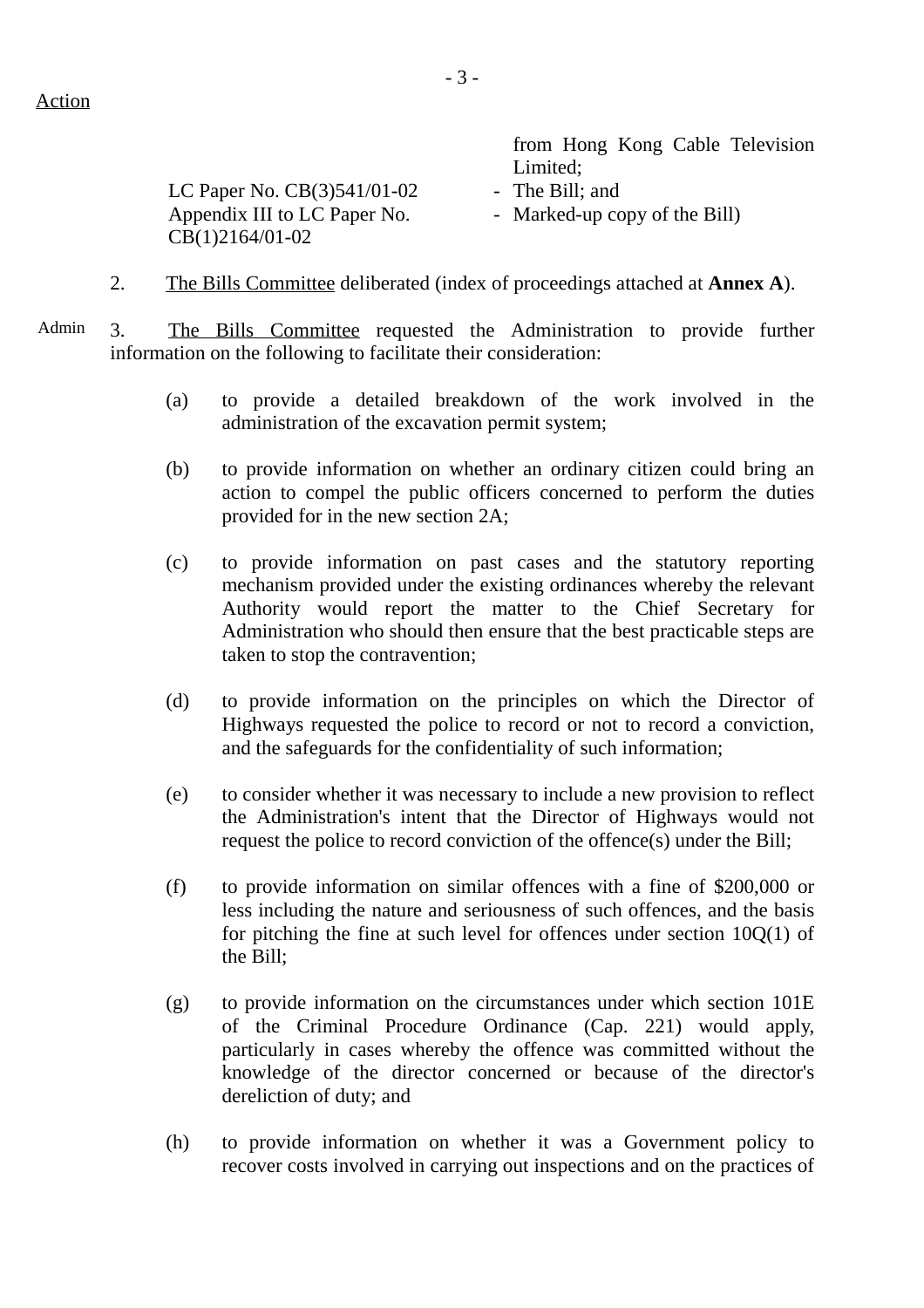Food and Environmental Hygiene Department, Buildings Department, Electrical and Mechanical Services Department and Labour Department, etc. in this respect.

4. The Bills Committee noted the submissions of Hutchison Global Crossings Limited and PCCW Limited which were tabled at the meeting.

(*Post-meeting note*: The submissions of Hutchison Global Crossings Limited and PCCW Limited were issued subsequently to members vide LC Paper No. CB(1)143/02-03.)

Clerk 5. The Bills Committee requested the Clerk to ascertain the views of the Public Accounts Committee on the basis for determining the proposed charging scheme for road opening works, particularly the inclusion of costs involved in carrying out site inspections.

6. The Bill Committee agreed that the Bills Committee would hold the next meeting on Monday, 11 November 2002, at 8:30 am to continue discussion with the Administration. Utility undertakers and concerned parties should also be invited to attend the meeting to give further views on the Bill. Another Bills Committee meeting was scheduled to be held on Monday, 18 November 2002, at 10:45 am.

### **III Any other business**

7. There being no other business, the meeting ended at 4:20 pm.

Council Business Division 1 Legislative Council Secretariat 8 November 2002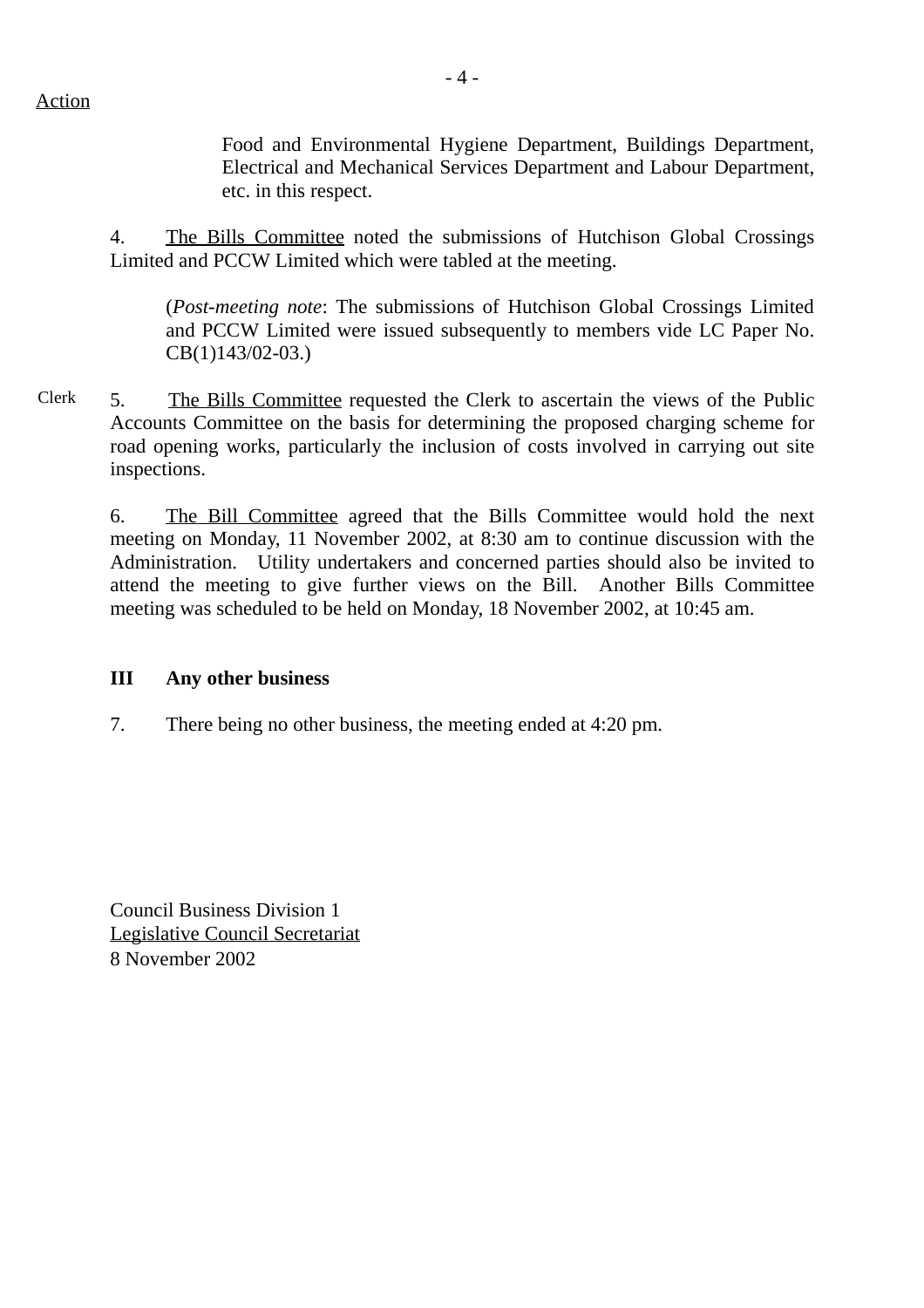### **Proceedings of the meeting of the Bills Committee on Land (Miscellaneous Provisions) (Amendment) Bill 2002 Thursday, 24 October 2002, at 2:30 pm in the Chamber of the Legislative Council Building**

| <b>Time</b>                                        | <b>Speaker</b>                                              | Subject(s)                                                                                                                                                                                                                                                      | <b>Action</b>                                                                                                                                                                                                         |  |  |  |  |
|----------------------------------------------------|-------------------------------------------------------------|-----------------------------------------------------------------------------------------------------------------------------------------------------------------------------------------------------------------------------------------------------------------|-----------------------------------------------------------------------------------------------------------------------------------------------------------------------------------------------------------------------|--|--|--|--|
|                                                    |                                                             |                                                                                                                                                                                                                                                                 | required                                                                                                                                                                                                              |  |  |  |  |
| Agenda Item I - Confirmation of minutes of meeting |                                                             |                                                                                                                                                                                                                                                                 |                                                                                                                                                                                                                       |  |  |  |  |
| 000000-000451                                      | Chairman                                                    | - Confirmation of minutes of meetings<br>submissions<br>- Further<br>by<br>utility<br>undertakers (UUs)<br>- Decision of the House Committee on<br>the way forward in dealing with<br>matters relating to the imposition of<br>criminal liability on Government |                                                                                                                                                                                                                       |  |  |  |  |
|                                                    | Agenda Item II - Meeting with the Administration            |                                                                                                                                                                                                                                                                 |                                                                                                                                                                                                                       |  |  |  |  |
| 000452-002708                                      | Admin<br>Chairman<br>Ms Emily LAU                           | Introduction on Admin's paper<br>[LC Paper No. CB(1)2514/01-02(05)]                                                                                                                                                                                             | Admin<br>provide<br>to<br>information<br>as<br>per<br>paragraph 3(a) above                                                                                                                                            |  |  |  |  |
| 002709-004019                                      | Ms Audrey EU<br>Chairman<br>Admin                           | - Criminal liabilities imposed by the<br><b>Bill on UUs and Government</b><br>- Liability of company directors<br>- Reporting mechanism under section<br>2A                                                                                                     | Admin<br>provide<br>to<br>information<br>as<br>per<br>paragraph 3(b) above                                                                                                                                            |  |  |  |  |
| 004020-010614                                      | Ms Emily LAU<br>Admin<br>Chairman<br>ALA5<br>Mr Albert CHAN | - Reporting mechanism<br>- Record of criminal convictions under<br>the Bill<br>- Liability of company directors<br>- Proposed new sanction under section<br>10Q(2)                                                                                              | Admin<br>provide<br>to<br>information<br>as<br>per<br>paragraphs $3(c)$ to $3(g)$<br>above                                                                                                                            |  |  |  |  |
| 010615-011949                                      | Ir Dr Raymond HO<br>Admin<br>Chairman                       | - Contravention<br>committed<br>by<br>government or civil servant<br>- Defence under section $10(6)$<br>- Proposed new sanction under section<br>10Q(2)<br>- Drafting of the Bill                                                                               |                                                                                                                                                                                                                       |  |  |  |  |
| 011950-012917                                      | Chairman<br>Admin<br>Ms Emily LAU                           | - Fee charged for audit site inspections<br>- Policy<br>cost-recovery<br>of<br>by<br>government departments<br>- Assessment on the impact of the<br>proposed charging scheme on the<br>business environment                                                     | - Admin<br>provide<br>to<br>information<br>as per<br>paragraph 3(h) above<br>- Clerk to ascertain the<br>views of the Public<br><b>Accounts Committee</b><br>on the charging of<br>fees<br>for<br>site<br>inspections |  |  |  |  |
| 012918-013458                                      | Ms Audrey EU<br>Admin<br>Chairman                           | - Imposition of criminal liabilities on<br>government departments who failed<br>to comply<br>- Same treatment<br><b>UUs</b><br>for<br>and<br>government departments                                                                                             |                                                                                                                                                                                                                       |  |  |  |  |